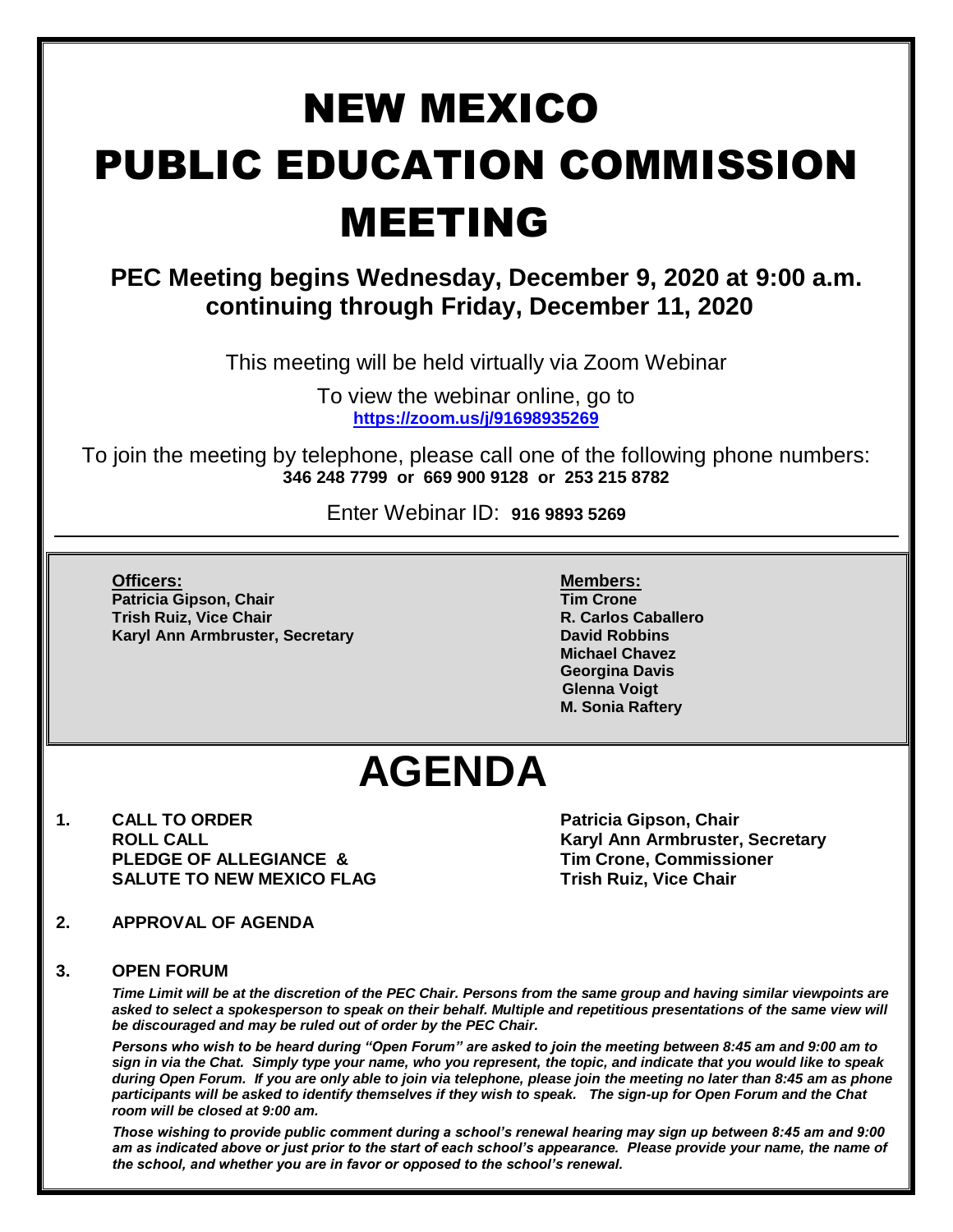#### **4. CONSENT AGENDA**

#### **A. Approval of PEC Minutes and Transcripts**

- 1. Approval of Summary Minutes for the October 22, 2020 PEC Virtual Work Session
- 2. Approval of Transcript for October 23, 2020 PEC Virtual Meeting
- 3. Approval of Summary Minutes for October 23, 2020 PEC Virtual Meeting

#### **B. Request to Amend the Charter School Contract**

- 1. Governing Board Membership Changes
	- a. Albuquerque Collegiate Charter School
	- b. Aldo Leopold Charter School
	- c. Dził Ditł'ooí School of Empowerment Action and Perseverance (DEAP) of Empowerment Action and Perseverance (DEAP)
	- d. La Tierra Montessori School of the Arts and Sciences
	- e. Six Directions Indigenous School
	- f. Solare Collegiate Charter School
- 2. Change of Chief Procurement Officer
	- a. Altura Preparatory Charter School
	- b. Six Directions Indigenous School

#### **5. DISCUSSION ON ADDING ELIZABETH JEFFREYS AS COUNSEL TO SUBSTITUTE FOR MARK CHAIKEN**

#### **6. DISCUSSION AND ACTION ON CHARTER SCHOOL RENEWAL APPLICATIONS**

## **Wednesday December 9, 2020**

#### **A. The GREAT Academy (Albuquerque)**

- 1. Public Education Department Evaluation
- 2. School Comments (15 minutes)
- 3. Optional Presentation on Equity and Identity within the culture of the School(15 minutes)
- 4. Public Comment (8 minutes)
- 5. PEC Questions
- 6. Closed Session pursuant to NMSA 1978 §10-15-1(H)(1) pertaining to issuance of The GREAT Academy charter license renewal
- 7. Vote on Renewal

#### **B. Roots and Wings Community School (Questa)**

- 1. Public Education Department Evaluation
- 2. School Comments (15 minutes)
- 3. Optional Presentation on Equity and Identity within the culture of the School(15 minutes)
- 4. Public Comment (8 minutes)
- 5. PEC Questions
- 6. Closed Session pursuant to NMSA 1978 §10-15-1(H)(1) pertaining to issuance of Roots and Wings Community School charter license renewal
- 7. Vote on Renewal

#### **C. La Academia Dolores Huerta (Las Cruces)**

- 1. Public Education Department Evaluation
- 2. School Comments (15 minutes)
- 3. Optional Presentation on Equity and Identity within the culture of the School(15 minutes)
- 4. Public Comment (8 minutes)
- 5. PEC Questions
- 6. Closed Session pursuant to NMSA 1978 §10-15-1(H)(1) pertaining to issuance of La Academia Dolores Huerta charter license renewal
- 7. Vote on Renewal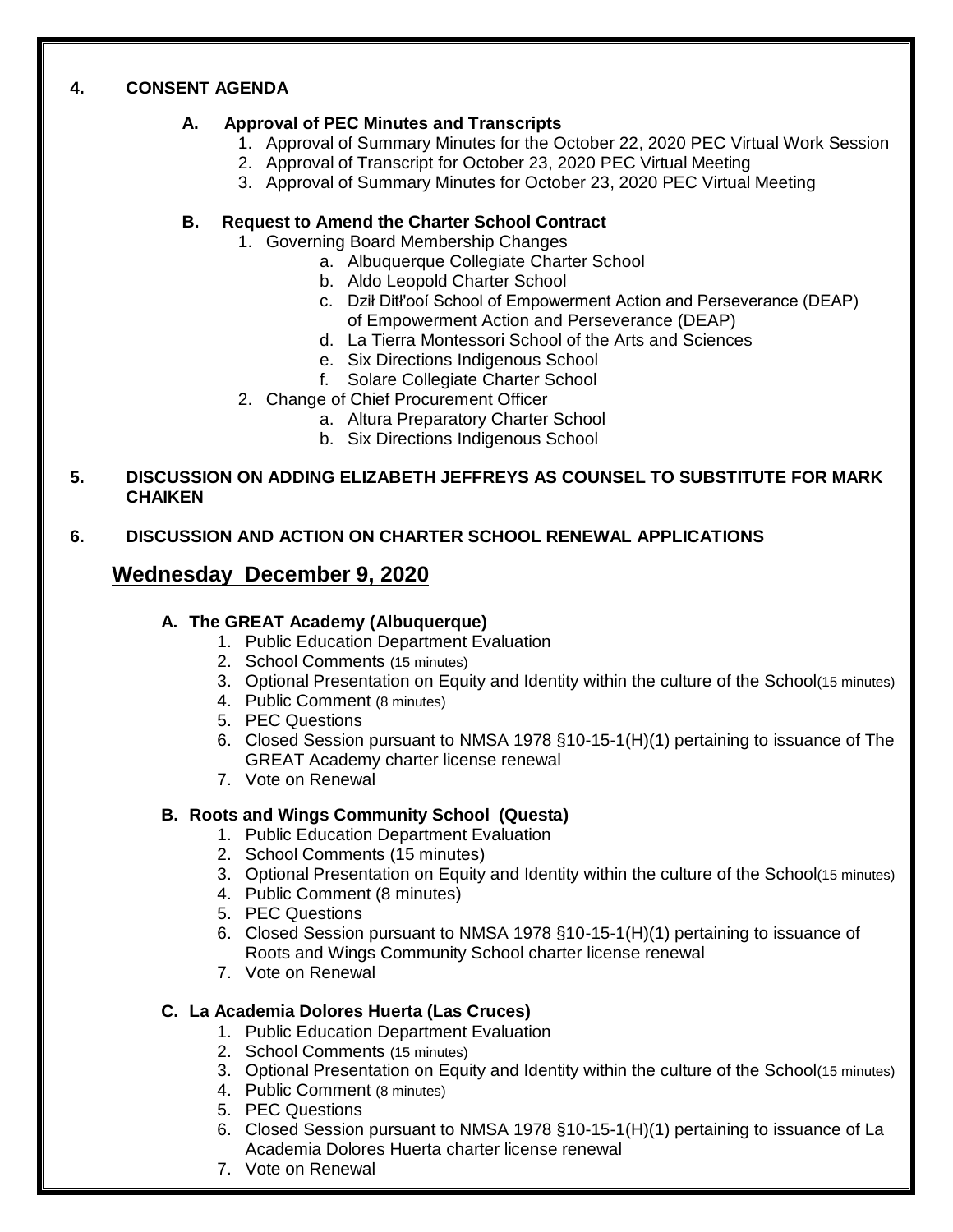## **THURSDAY December 10, 2020**

#### **A. North Valley Academy (Albuquerque)**

- 1. Public Education Department Evaluation
- 2. School Comments (15 minutes)
- 3. Optional Presentation on Equity and Identity within the culture of the School(15 minutes)
- 4. Public Comment (8 minutes)
- 5. PEC Questions
- 6. Closed Session pursuant to NMSA 1978 §10-15-1(H)(1) pertaining to issuance of North Valley Academy charter license renewal
- 7. Vote on Renewal

#### **B. Red River Valley Charter (Red River)**

- 1. Public Education Department Evaluation
- 2. School Comments (15 minutes)
- 3. Optional Presentation on Equity and Identity within the culture of the School(15 minutes)
- 4. Public Comment (8 minutes)
- 5. PEC Questions
- 6. Closed Session pursuant to NMSA 1978 §10-15-1(H)(1) pertaining to issuance of Red River Valley Charter School charter license renewal
- 7. Vote on Renewal

#### **C. Six Directions (Gallup)**

- 1. Public Education Department Evaluation
- 2. School Comments (15 minutes)
- 3. Optional Presentation on Equity and Identity within the culture of the School(15 minutes)
- 4. Public Comment (8 minutes)
- 5. PEC Questions
- 6. Closed Session pursuant to NMSA 1978 §10-15-1(H)(1) pertaining to issuance of Six Directions Indigenous School charter license renewal
- 7. Vote on Renewal

## **FRIDAY December 11, 2020**

#### **A. Taos International School (Taos)**

- 1. Public Education Department Evaluation
- 2. School Comments (15 minutes)
- 3. Optional Presentation on Equity and Identity within the culture of the School(15 minutes)
- 4. Public Comment (8 minutes)
- 5. PEC Questions
- 6. Closed Session pursuant to NMSA 1978 §10-15-1(H)(1) pertaining to issuance of Taos International School charter license renewal
- 7. Vote on Renewal

#### **B. J Paul Taylor Academy (Las Cruces)**

- 1. Public Education Department Evaluation
- 2. School Comments (15 minutes)
- 3. Optional Presentation on Equity and Identity within the culture of the School(15 minutes)
- 4. Public Comment (8 minutes)
- 5. PEC Questions
- 6. Closed Session pursuant to NMSA 1978 §10-15-1(H)(1) pertaining to issuance of Six Directions Indigenous School charter license renewal
- 7. Vote on Renewal